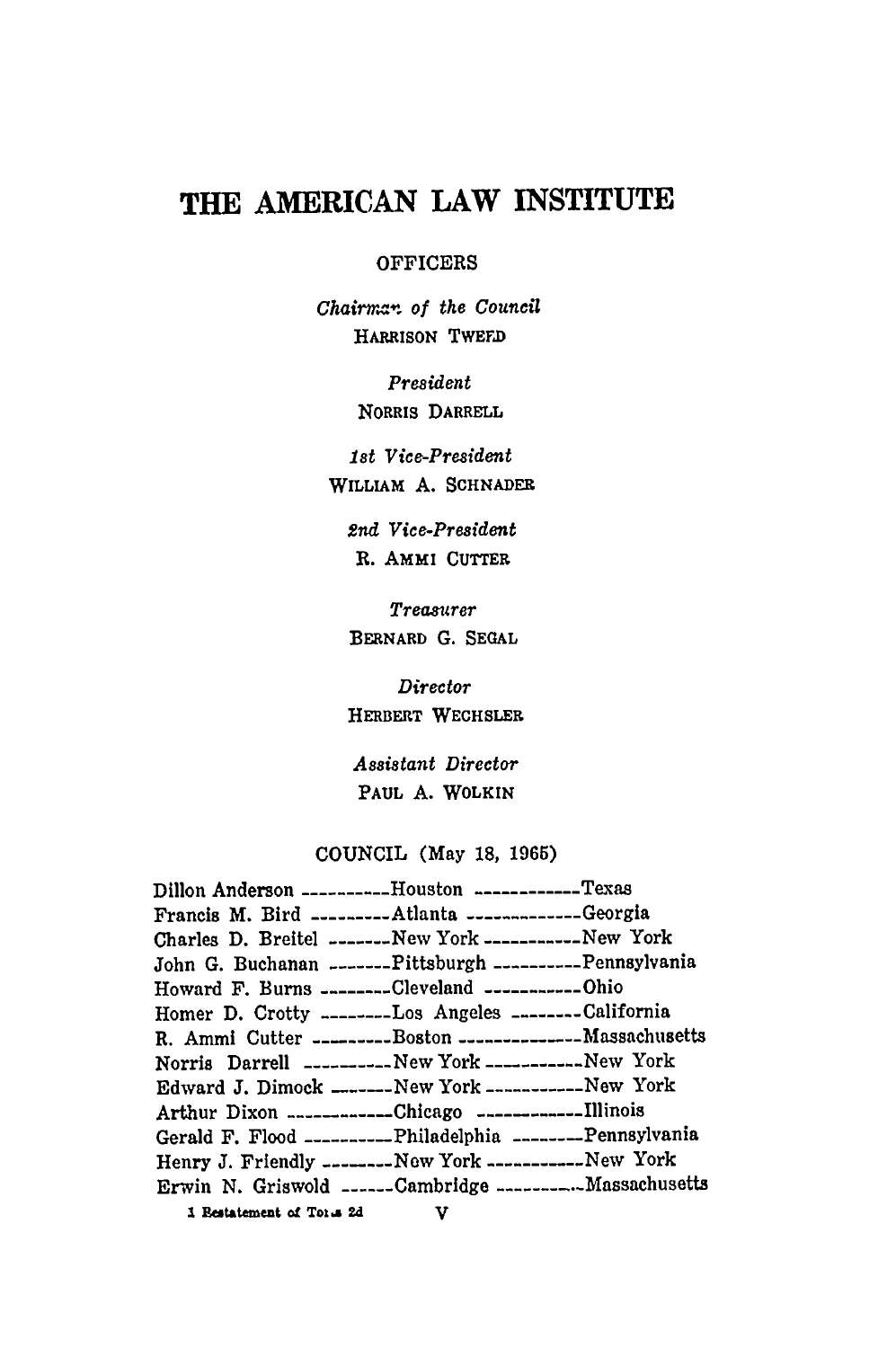## THE **AMERICAN** LAW **INSTITUTE**

**COUNCIL** (May **18,** 1965)--Continued

| H. Eastman Hackney -----Pittsburgh ----------Pennsylvania            |
|----------------------------------------------------------------------|
| Laurance M. Hyde ------Jefferson City -------Missouri                |
| William J. Jameson ------Billings -------------- Montana             |
| Joseph F. Johnston -------Birmingham ---------Alabama                |
| William B. Lockhart ______Minneapolis ________Minnesota              |
| Ross L. Malone __________Roswell _____________New Mexico             |
| William L. Marhury ______Baltimore ___________Maryland               |
| Carl McGowan -------------Washington ---------District of Columbia   |
| Charles M. Merrill ________San Francisco ______California            |
| Robert N. Miller ________Washington ________District of Columbia     |
| Timothy N. Pfeiffer ------New York ------------New York              |
| Frederick D. G. Ribble ____Charlottesville ______Virginia            |
| Eugene V. Rostow _______-New Haven ________Connecticut               |
| Walter V. Schaefer ------Chicago -------------Illinois               |
| William A. Schnader -----Philadelphia --------Pennsylvania           |
| Bernard G. Segal ---------Thiladelphia --------Pennsylvania          |
| Eugene B. Strassburger --Pittsburgh ---------Pennsylvania            |
| Roger J. Traynor --------Berkeley -------------Califorma             |
| Harrison Tweed -----------New York -------------New York             |
| John W. Wade ------------Nashville -----------Tennessee              |
| Lawrence E. Walsh ------New York -----------New York                 |
| Raymond S. Wilkins ------Boston ---------------- Massachusetts       |
| Charles H. Willard -------New York ------------New York              |
| Laurens Williams _________ Washington _________ District of Columbia |
| John Minor Wisdom ______ New Orleans ________Louisiana               |
| Charles E. Wyzanski, Jr. __Boston ____________Massachusetts          |
|                                                                      |

 $\blacksquare$ 

Executive Offices, The American Law Institute **101** North 33rd Street Philadelphia, Pennsylvania, 19104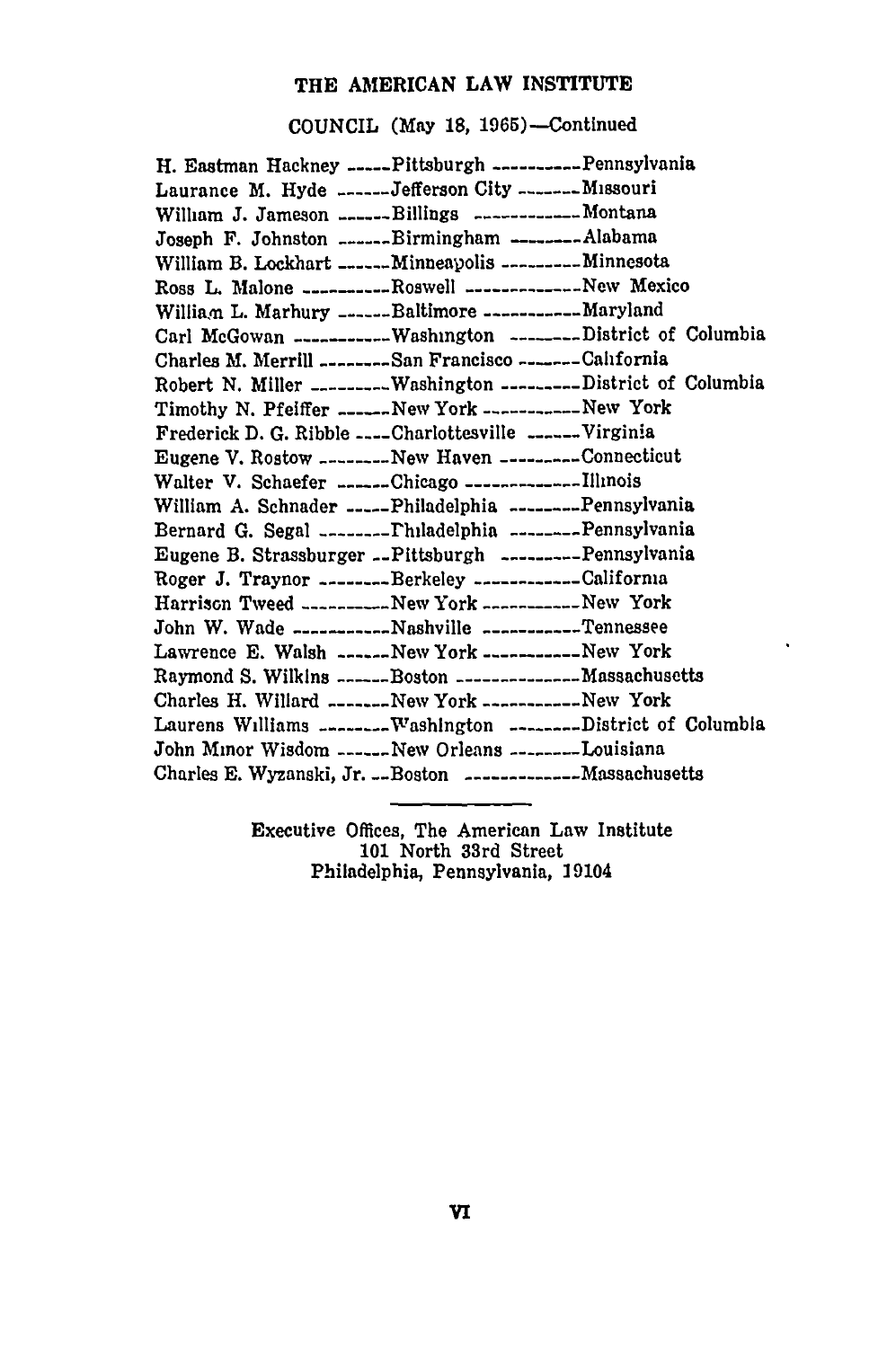# **REPORTER**

WILLIAM L. PROSSER, University of California, Hastings College of the Law, San Francisco, California

## **ADVISERS**

**LAURENCE** H. ELDREDGE, Philadelphia, Pennsylvania

- GERALD F. FLOOD, Philadelphia, Pennsylvania
- **FL"EMING JAMES, JR.,** Yale Law School, New Haven, Connecticut
- ROBERT **E. KEETON,** Law School of Harvard University, Cambridge, Massachusetts
- W. **PAGE KEETON,** University of Texas School of Law, Austin, Texas
- CALVERT **MAGRUDER,** South Tamworth, New Hampshire
- WEX SMATHERS **MALONE,** Louisiana State University Law School, Baton Rouge, Louisiana
- ALLAN H. McCOID, University of Minnesota Law School, Minneapolis, Minnesota [As of 1962]
- **CLARENCE** MORRIS, University of Pennsylvania Law School, Philadelphia, Pennsylvania
- WARREN **A. SEAVEY,** Law School of Harrard University, Cambridge, Massachusetts
- SAMUEL D. THURMAN, Jr., University of Utah, College of Law, Salt Lake City, Utah

1 Restatement of Torts 2d **IH**